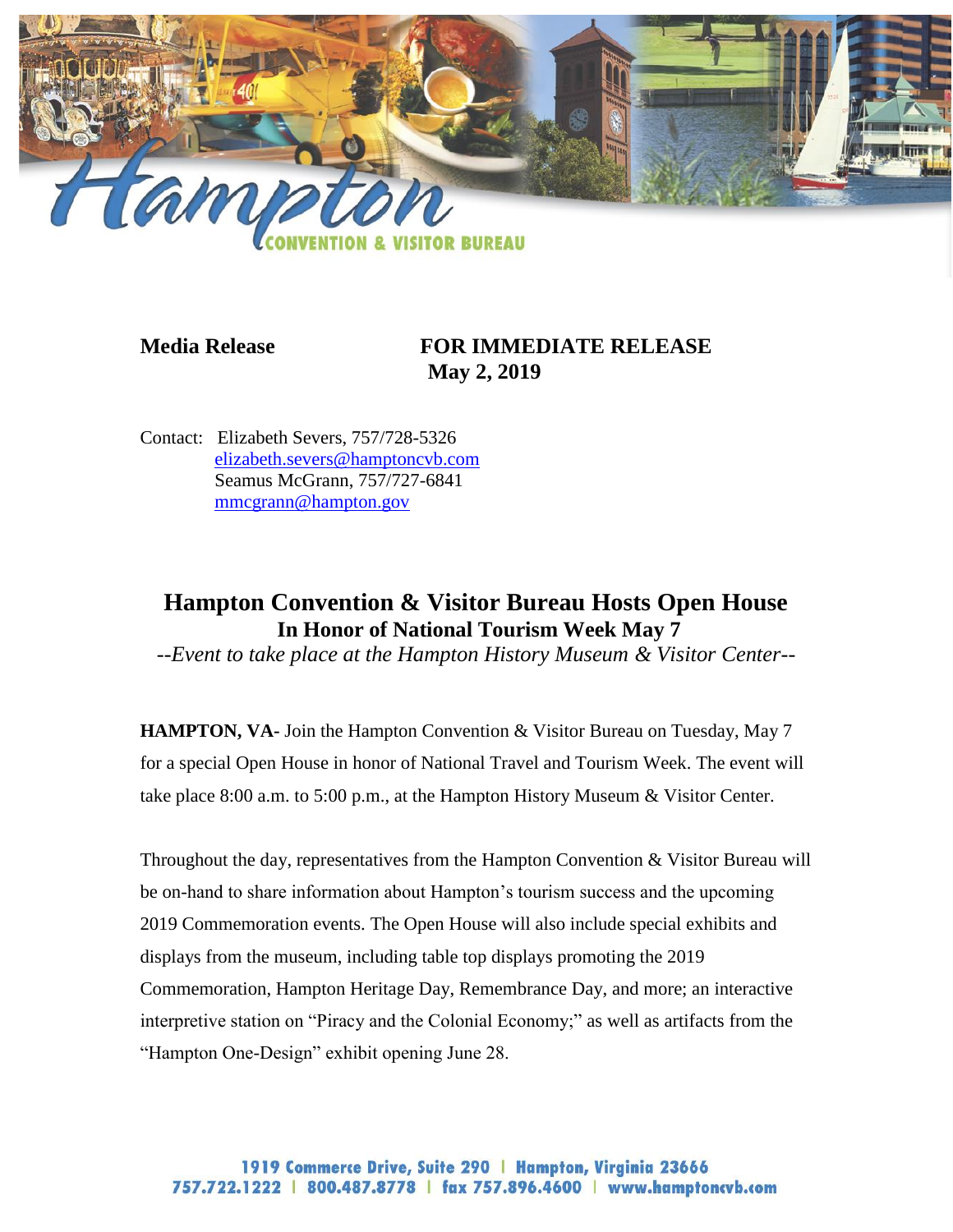As part of the Open House, a 90-minute driving tour highlighting Hampton Heritage sites with emphasis on the 2019 Commemoration will be offered at 10:00 a.m. and again at 1:30 p.m. Sites on the driving tour include Fort Monroe National Monument, Hampton University, Tucker Family Cemetery, and Aberdeen Gardens. Brief stops will be made at historical markers during the 90 minutes.

Those planning to attend the event should reply with their estimated time of arrival at the event by calling 757-728-5332 or by emailing [lonks@hamptoncvb.com.](mailto:lonks@hamptoncvb.com) Refreshments will be served for the duration of the event.

# **National Travel and Tourism Week**

This year the United States travel community will celebrate the 36th Annual National Travel and Tourism Week, May 5-11, by spotlighting the value travel holds for our economy, businesses, and personal well-being. This year's theme, "Travel Matters", showcases travel's contributions to economic growth and American jobs. Travel generated \$2.5 trillion for the U.S. economy in 2018 across all U.S. industries.

## **Hampton Convention & Visitor Bureau**

The Hampton CVB is a department of the City of Hampton charged with increasing tax revenue attributed to visitor spending. The Hampton CVB markets Hampton tourism and convention product to meeting planners, sports events, business travelers, motorcoach operators, and leisure visitors.

### **2019 Commemorative Commission**

The mission of the 2019 Commemorative Commission is to promote the history of the first Africans in the new world and to plan events leading up to a yearlong remembrancecommemoration program in 2019. In 2019, join the global commemoration of the 400th anniversary of four pivotal happenings in English North America's Virginia colony: the arrival of the first Africans, the arrival of women, convening of the first General Assembly, and celebration of the first Thanksgiving. The First African Arrival occurred